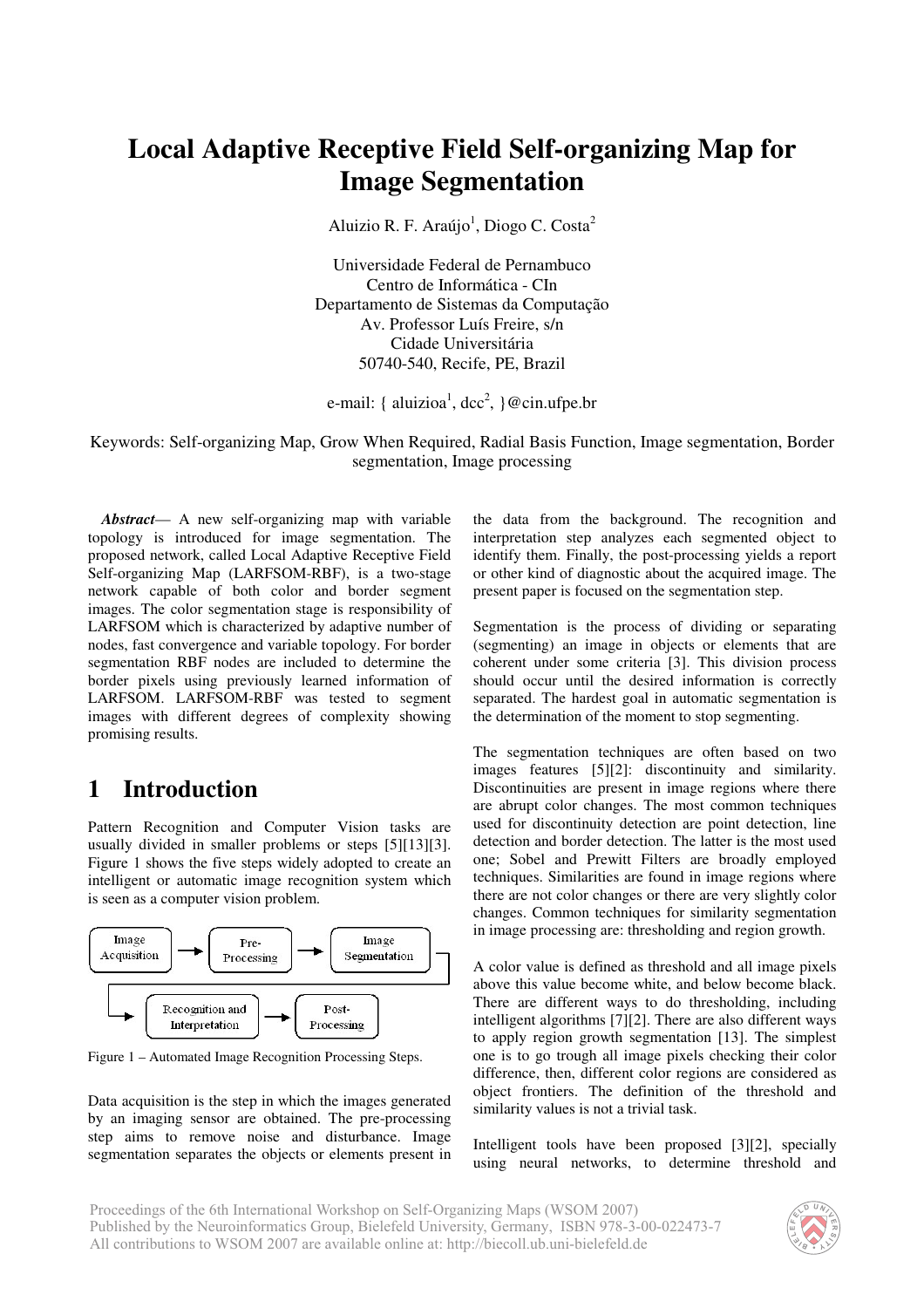similarity values, because of their capabilities of adapting themselves to environmental changes.

Many artificial neural network approaches have been presented that segment images directly from pixel similarity or discontinuity. In [3][2] we find two surveys treating image processing with neural networks and color image segmentation, respectively. In [3] more than 200 applications of neural networks in image processing are listed and a novel two-dimensional taxonomy for image processing algorithms is presented. The [2] summarizes many color image segmentation techniques such as histogram thresholding, characteristic feature clustering, edge detection, region-based methods, fuzzy techniques, neural networks approaches and others.

Recently, self-organizing map based techniques have been used. Color segmentation is successfully performed by SOM [9] related networks in the following works  $[15][4][11]$ . In  $[11]$  a two-stage strategy is used, first a fixed-size two-dimensional feature map (SOM) captures the dominant colors of an image in an unsupervised way, and then a second stage combines a variable-sized onedimensional feature map and color merging to control the number of color clusters that is used for segmentation. The model in [4] is based on an unsupervised and supervised neural network approach. The unsupervised step is a SOM network to perform color reduction and then a simulated annealing seeks the optimal clusters from SOM prototypes. In the supervised step segmentation involves color learning and pixel classification in which a procedure of hierarchical prototype learning (HPL) is used to generate different sizes of color prototypes from the sample of object colors. The image pixels are classified by the matching of color prototypes. Edge detection based on SOM networks was also successful applied. In [14] aerial low contrast images were properly edge segmented using booth a self-organizing map (SOM) and a grayscale edge detector.

A color segmentation algorithm should be adaptive with respect to the number of remaining colors/objects. Fixed color algorithms often produce poor color segmentation results. SmART [15] is characterized by variable number of nodes which grows as new prototypes are needed. The new nodes are connected to two others under a triangle shape neighborhood. Instead of using the topological map to implement lateral plasticity control as SOM does, the topological relations between nodes work as an adaptive learning inhibitory function upon the prototype vectors.

Some color quantization implementations in neural network architecture have been proposed [12][1][3]. In fact, color quantization and color segmentation are based in the same process of reducing the image colors. The main difference is that color quantization usually results in a pre-defined final number of colors and the larger is the number of final color the better is the resultant image.

However, in color segmentation each final color in the resultant image will represent an object, therefore only few colors are desired or else too many objects or subparts of objects will be detected.

The proposed algorithm tries to overcome the limitation of mentioned models [12][1][3][15][4][14][11]. LARFSOM is self-adaptive with respect to the number of final colors, a suitable feature to color segmentation, as opposed to fixed color quantization models [12][1][3] and even to the color segmentation model [11] with initial fixed size map. The proposed model does not need supervised training steps, as required by [4], then incremental learning is viable. Differently from SmART [15], LARFSOM-RBF does not have a restriction to a triangular shape neighborhood for new nodes, which limit nodes to at most four neighbors. LARFSOM-RBF topology freely grows and modifies itself during training. Therefore nodes may have as many neighbor nodes as necessary yielding an n-dimensional map. Finally, LARFSOM-RBF performs booth color and border segmentation in a fully unsupervised manner. Furthermore, in models such as [14], images need to be converted to grayscales before border segmentation, LARFSOM-RBF does not need it, then the resulting processing is faster.

The proposed model presents a new node insertion strategy based on similarity between an input pattern and the existing prototypes. The similarity is determined through an activation value threshold calculated with respect to a local neighbourhood receptive field value. As new nodes are added to the network, the topology is modified by creation and deletion of edges and nodes are free to have as many neighbours as necessary. In the border detections stage, RBF units detect object bundaries employing the local receptive field information extracted from LARFSOM trained nodes.

The remaining of this paper is organized as follows. Section 2 describes LARFSOM, as well as the two-stage LARFSOM-RBF network used for border segmentation. Section 3 shows the obtained results and discuss them. Finally, Section 4 brings the conclusion and future work.

## **2 The Model Description**

The Local Adaptive Receptive Field Self-organizing Map (LARFSOM) takes advantage of nice characteristics of SOM [9] and Grow When Required (GWR) [10] networks. From SOM the competitive-learning and clustering capabilities are preserved as well as the topological distribution of learned data among the map neighbor nodes. As GWR the LARFSOM grows only when new nodes are required, based on an activation threshold, and the topology is also variable. However, LARFSOM is simpler than GWR in the sense that the

Proceedings of the 6th International Workshop on Self-Organizing Maps (WSOM 2007) Published by the Neuroinformatics Group, Bielefeld University, Germany, ISBN 978-3-00-022473-7 All contributions to WSOM 2007 are available online at: http://biecoll.ub.uni-bielefeld.de

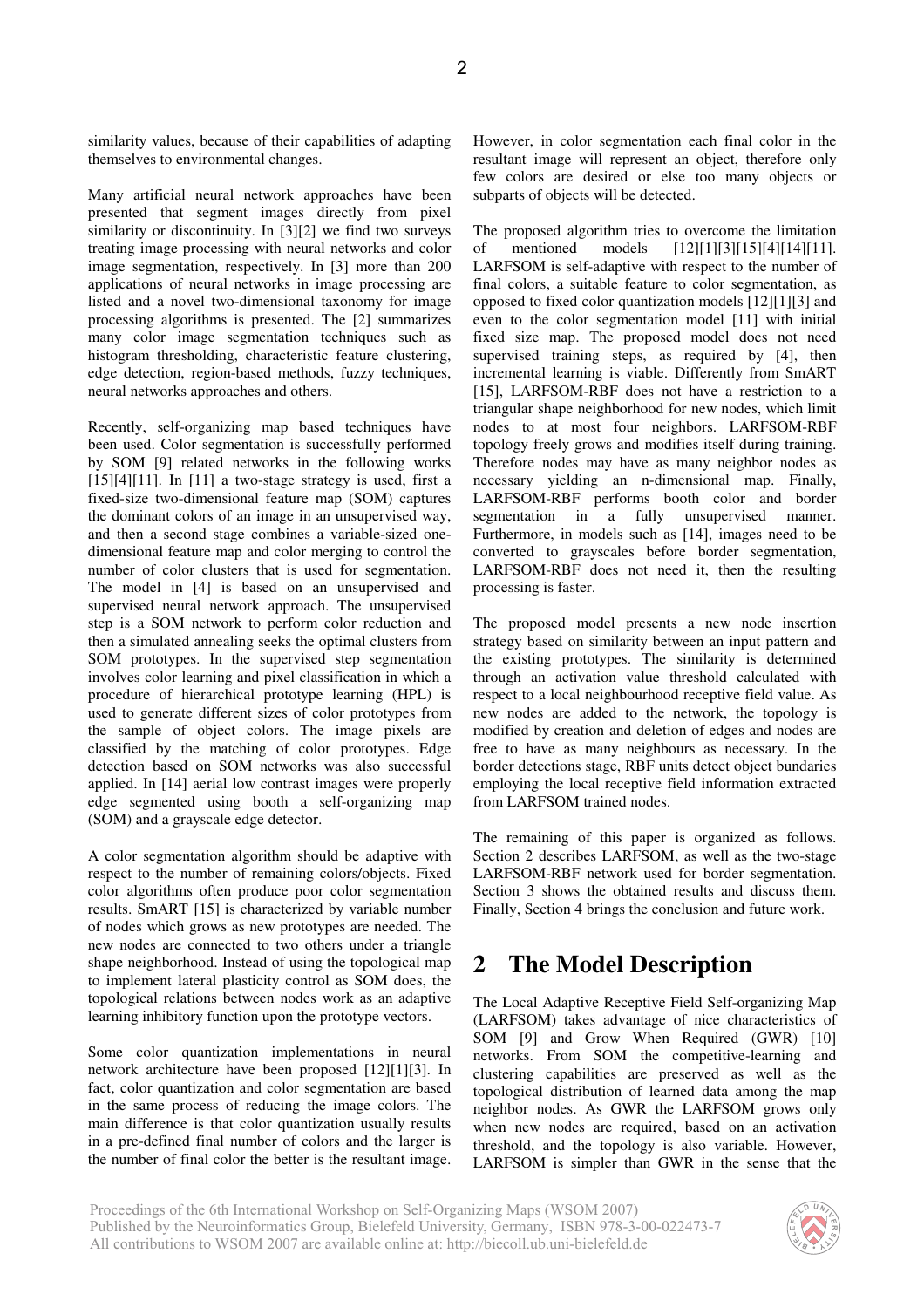node winning counter is simpler calculated and only the best matching unit is trained.

The proposed segmentation technique is based on a two stage neural network. Firstly, LARFSOM is used for color quantization, reducing the amount of data to be processed and creating a color representation of the image. The acquired knowledge is then used for color segmentation. Secondly, Radial Basis Function [6] nodes are used to identify all edge pixels in the image, resulting in border segmentation. We call the whole model as LARFSOM-RBF.

#### **2.1 Color Segmentation Algorithm**

Color quantization [12][1][8] is a method to reduce the number of colors present in an image considering a minimal visual distortion. Color quantization has two steps: (i) autonomous selection of the most representative colors from all colors present in the original image to form the color palette; and (ii) mapping of each color in the original image to the nearest color in the palette. The final image will only have the selected colors and should be as similar as possible to the original one.

Color quantization process using LARFSOM is triggered by 3D-input vectors: values of red, blue and green to compose the possible colors for every pixel of an image, according to the RGB standard. As each pixel is an input to LARFSOM, then, the weight vectors are also 3D. The RGB standard values vary from 0 to 255. They are normalized (0 to 1) before given as input to the network.

LARFSOM has 10 steps: (1) Parameter initialization; (2) Selection of input pattern (pixel); (3) Best matching unit (BMU) search; (4) Connection insertion between two best units; (5) BMU local receptive field calculation; (6) BMU activity calculation based on receptive field; (7) Possible insertion of a new node; Else, update BMU weights; (8) Check stop criterion; (9) Build color palette; (10) Build color segmented image. These steps are detailed as follows.

Step 1: Parameter initialization: final learning rate  $(\rho_f)$ , learning rate modulator ( $\varepsilon$ ), activity threshold ( $a<sub>T</sub>$ ), number of wins of node  $i$  ( $d_i = 0$ ), maximum number of wins of each node  $(d_m)$ , the time iteration  $(t=0)$ , the minimum error  $(e_{min})$ , and the initial number of connected nodes ( $N = 2$ ), whose weights are copied from the RGB values of two randomly chosen image pixels.

Step 2: Present a randomly chosen image pixel  $\xi = [r \ g \ b]^T$  to the network as input data.

Step 3: Calculate the Euclidian distance between the sample  $\xi$  and the weight vectors ( $\mathbf{w}_i$  s) as follows:

$$
d\left(\xi, \mathbf{w}_i\right) = \left\|\xi - \mathbf{w}_i\right\|^2\tag{1}
$$

$$
\|\xi - \mathbf{w}_i\|^2 = (r - w_{ir})^2 (g - w_{ig})^2 + (b - w_{ib})^2
$$
 (2)

Calculate the shortest distance between the input and all weight vectors to find the best matching unit (BMU):

$$
d(\mathbf{W}_{s_1}, \xi) \le d(\mathbf{W}_{s_2}, \xi) \le d(\mathbf{W}_i, \xi), \quad \forall i \in N \tag{3}
$$
  
where *N* is the all-node set

where *N* is the all-node set.

Increment the wins counter of BMU:  $d_{S_1} = d_{S_1} + 1$ 

Step 4: Insert a new connection between  $s_1$  and  $s_2$  if it does not exist.

Step 5: Calculate the receptive field of  $s_1$ :

$$
r_{s_1} = \sqrt{(w_{s_1r} - w_{s_2r})^2 + (w_{s_1g} - w_{s_2g})^2 + (w_{s_1b} - w_{s_2b})^2}
$$
 (4)

Step 6: Calculate the activity of  $s_1$ :

$$
a_{s_1} = \frac{\exp\left(-\left\|\xi - \mathbf{w}_{s_1}\right\| \right)}{r_{s_1}} \tag{5}
$$

Step 7: Insert a new node if BMU activation is bellow a threshold  $(a_T)$ , else update the BMU weight vector:

If  $a_{s_1} < a_{t_1}$ 

- Add a new node with weight vector  $\mathbf{w}_n = \xi$
- Update the number of nodes  $N = N + 1$
- Remove the connection between  $s_1$  and  $s_2$
- Calculate the distances  $d(w_n, w_{s_1}), d(w_n, w_{s_2}), d(w_{s_1}, w_{s_2})$
- Insert connections between nodes with the two smallest distances.

Else

\n
$$
\Delta \mathbf{w}_{s_1} = \rho \times (\xi - \mathbf{w}_{s_1})
$$
\nwhere

\n
$$
\rho = \begin{cases}\n\varepsilon \times \rho_j^{(d_i/d_m)}, & d_i \leq d_m \\
\varepsilon \times \rho_j, & d_i > d_m\n\end{cases}
$$
\n(6)

Step 8: Update the number of iterations  $t = t + 1$  and return to step 2 unless if the stopping criterion is reached:

$$
e = \frac{1}{N} \sum_{i=0}^{N-1} \left\| \mathbf{w}_{icurrent} - \mathbf{w}_{ijomer} \right\|^2 \le e_{\min} = 10^{-4}
$$
 (7)

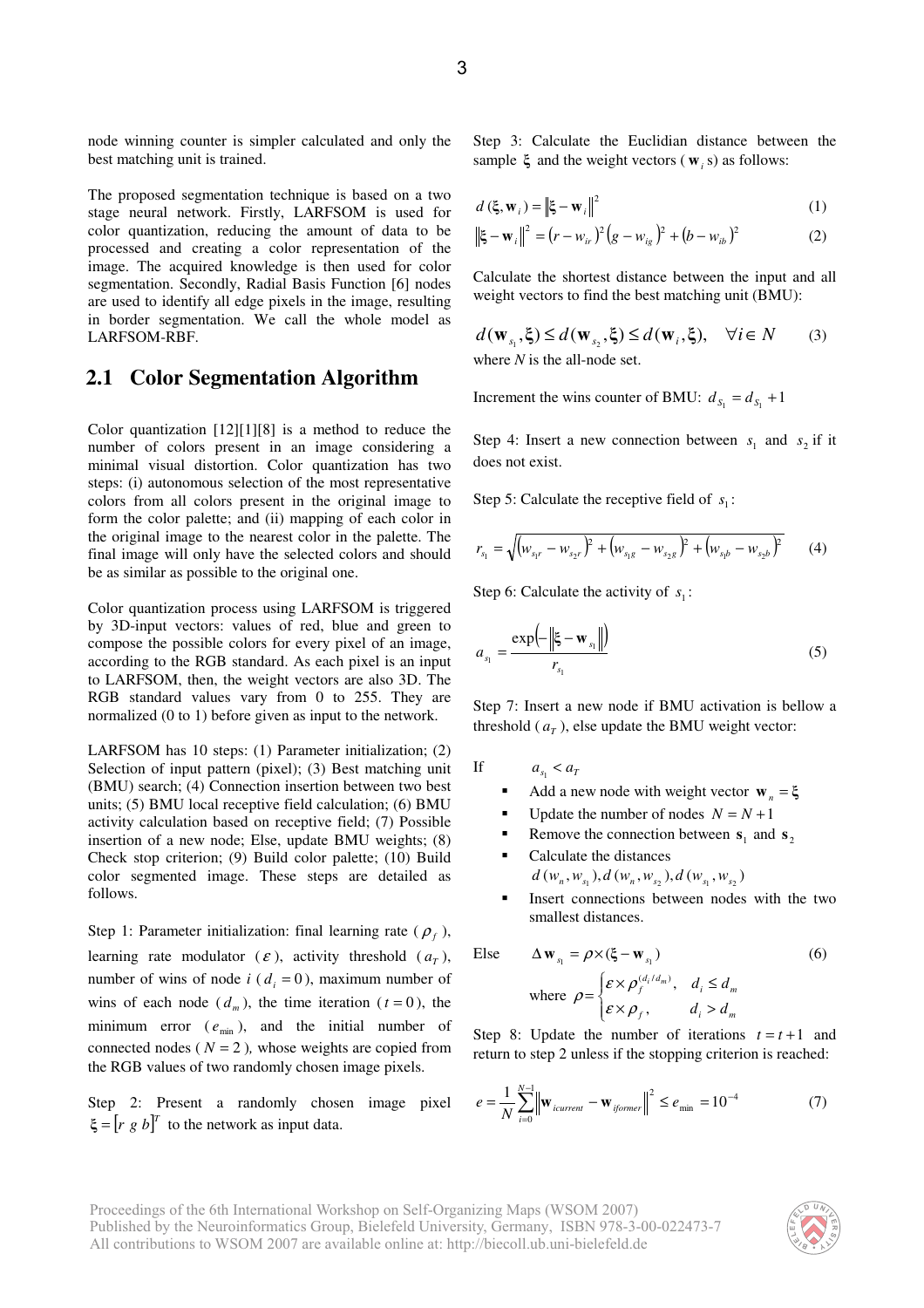Step 9: After the training process, assign each color represented by a weight vector to a color in the palette.

Step 10: Replace each original pixel color in the image by its closest one in the color palette.

The number of nodes after the training process defines the number of palette colors. To reconstruct an image with the palette color, an interpolation method is proposed to generate more colors based on the palette ones. Then, a small network map, with just a few nodes is suitable for color segmentation of color full images reducing significantly the training time. If color interpolation is used Step 10 would be substituted Step 11.

Step 11: Replace each original pixel color in the image by a mean of the three first BMUs of the current input. Then, the interpolation for the red component of the image is:

$$
R_{j} = \frac{\sum_{i \in \{s_{1}, s_{2}, s_{3}\}} m_{ir} d(\mathbf{w}_{s_{i}} - \xi)}{\sum_{i \in \{s_{1}, s_{2}, s_{3}\}} d(\mathbf{w}_{s_{i}} - \xi)}
$$
\n(8)

where  $R_j G_j B_j$  is the new color for the actual image pixel and  $m_i$  is the color closest to the stimulus in the palette. The number of winners was found heuristically through tests with different winner numbers. Three nodes were satisfactorily fast and precise for interpolation.

#### **2.2 Border Segmentation Algorithm**

An edge or border is the limit between two regions sufficiently homogeneous in which discontinuity between them can be located just by analyzing the color changes. Edge detection is a technique based upon the detection of local discontinuities, often corresponding to the boundaries of objects in the image. The various options of edge detection of an image [5][13] aims to reduce the amount of data to be processed and filters out irrelevant information, preserving the main structural properties of an image. Edge detection is often the major step of image segmentation in computer vision systems. Figure 2 illustrates the two-stage procedure of the proposed model.



Figure 2 - Proposed two-stage edge detection algorithm.

The proposed edge detection algorithm is based on a two stage neural network. In the first stage, a particular image is color segmented by the LARFSOM. In the second stage, two RBF [6] nodes are responsible for identifying all pixels forming edges. The RBF nodes are not trained, i.e., their parameters are extracted from the LARFSOM weight vectors. Despite the absence of an explicit training stage, the RBF layer has its parameters adapted through

After the color quantization stage, every pixel, *n*, of the quantized image is analyzed and classified according to the RBF nodes which are defined by complementary levels of activation  $(U_1, U_2)$ . The current pixel, *n*, is an edge pixel if  $U_1 < U_2$ .

the learning of LARFSOM, then, for different cluster formations, the RBF layer parameters are also updated.

$$
U_1 = \exp\left(-\frac{\left\|M_{\text{past}} - M_{\text{ful}}\right\|^2}{2r_n^2}\right) \tag{9}
$$

$$
U_2 = 1 - U_1 \tag{10}
$$

where,  $r_n$  is the radius of the RBF function defined by Eq.11 as function of the output of LARFSOM whereas  $M_{\text{fut}}$  and  $M_{\text{past}}$  are the future and past pixel color averages, respectively, calculated by (13) and (14). To find vertical edges the pixels are consider from left to right, line by line. In this case the  $M_{\text{fut}}$  and  $M_{\text{past}}$  would be the right and left neighbor pixels value average, respectively. To seek for horizontal edges pixels are taken from top to bottom, column by column. When both edges are desired, the two previous procedures are executed.

The radius is calculates as follows.

$$
r_n = \alpha \left\| C - C_{far} \right\|^2 \tag{11}
$$

where 
$$
C = BMU(M_{\text{fit}})
$$
 (12)

and  $0 < \alpha < 1$ , *C* is the quantized color, represented by the BMU LARFSOM, of the future pixel color average, and *Cfar* is the farthest node of LARFSOM from the BMU node. The future pixel color average,  $M_{fut}$ , is used instead of the current pixel value to make the activation function more discriminating for local sharp contrasts, usually noise that should be removed. The radius,  $r_n$ , controls the color difference degree to identify an edge. The past and future edges are determined as follows:

$$
M_{\text{flat}} = \left[ \overline{R}(n), \overline{G}(n), \overline{B}(n) \right]^T
$$
 (13)

$$
M_{\text{past}} = \left[\overline{\overline{R}}(n), \overline{\overline{G}}(n), \overline{\overline{B}}(n)\right]^T
$$
 (14)

Proceedings of the 6th International Workshop on Self-Organizing Maps (WSOM 2007) Published by the Neuroinformatics Group, Bielefeld University, Germany, ISBN 978-3-00-022473-7 All contributions to WSOM 2007 are available online at: http://biecoll.ub.uni-bielefeld.de

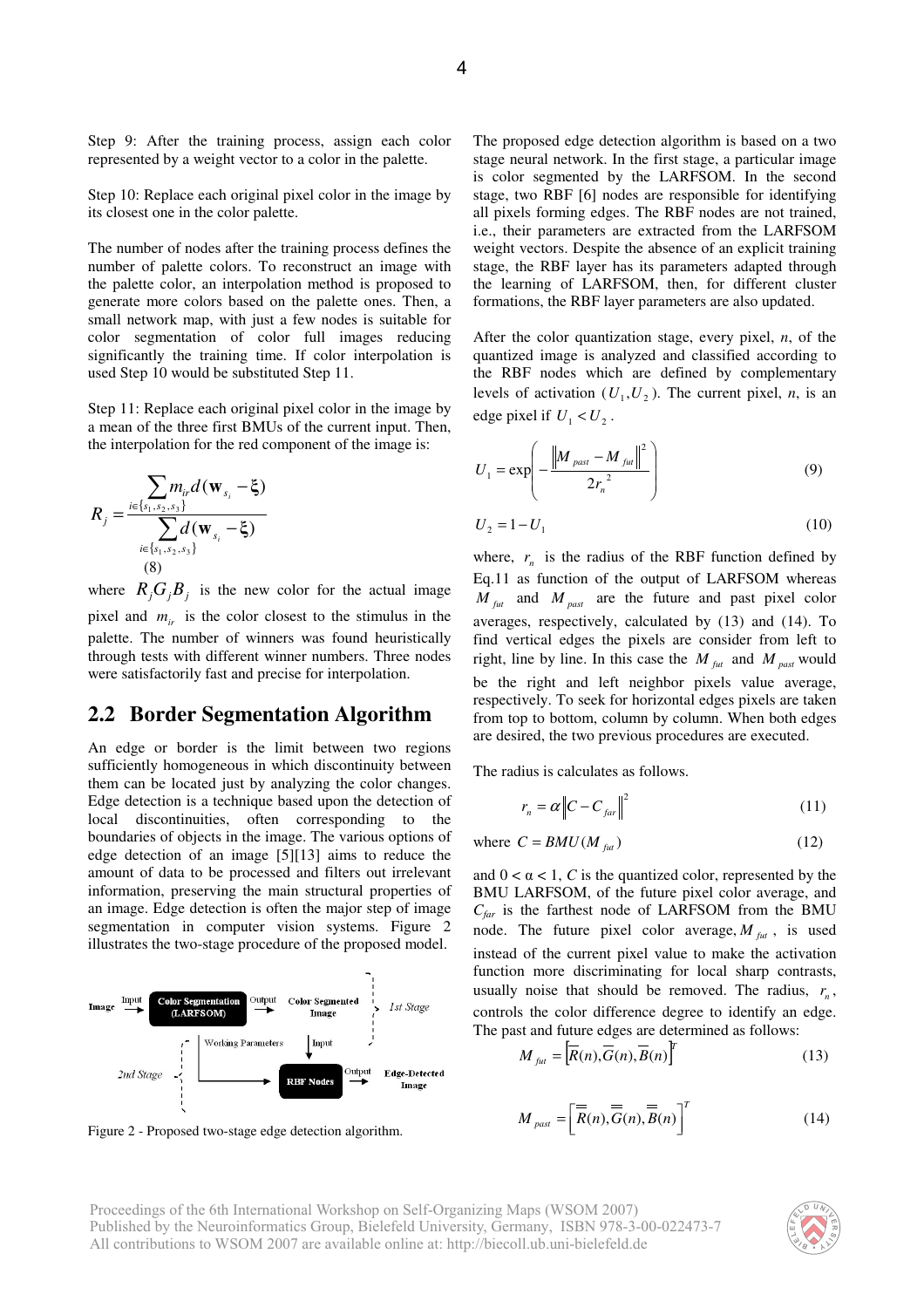where  $\overline{R}(n)$  is the average of the red values of the future pixels and  $\overline{R}(n)$  is the average of the red values of the past pixels described by (15) and (16), respectively.

$$
\overline{R}(n) = \rho R(n) + (1 - \rho)\overline{R}(n+1)
$$
\n(15)

$$
\overline{R}(n) = \rho R(n-1) + (1 - \rho) \overline{R}(n-2)
$$
 (16)

where  $0 < \rho < 1$ ;  $R(n)$  is the red value of the current pixel;  $\rho$ , defines the influence of future and past pixels upon the average. The green,  $\overline{G}(n)$ ,  $\overline{G}(n)$ , and blue,  $\overline{B}(n)$ ,  $B(n)$ , averages are calculated as in Eq.15 and Eq.16.

### **3 Results and Discussions**

This section presents the results of the proposed segmentation technique tested by means of four real world images<sup>1</sup>: house, pepper, Lena and baboon are shown in Figure 3 (a)(b)(c)(d), respectively.



Figure 3 – The original images used to test the proposed algorithm: (a) house, (b) pepper, (c) Lena and (d) baboon.

Color segmentation complexity is different for the four images. The house (256x256 pixels) is the simplest one having 33,925 colors and few dominant and contrasting colors. Pepper (512x512) has 183,525 colors and more dominating colors, however the objects border are defined by color contrasts. Lena (512x512) has 148,279 colors and few dominant and similar colors then, the object segmentation is harder than the previous cases. Baboon (512x512) has 230,427 colors and plenty of soft and abrupt color changes, it is the hardest color segmentation.

The peak signal-to-noise ratio ( *PSNR* ) [1] is given by:

$$
PSNR = 10 \log \left( \frac{3 \times 255^2}{MSE} \right) \tag{17}
$$

$$
MSE = \frac{\left(\sum_{j=0}^{N_t - 1} (X_j - X')^2\right)}{N_t}
$$
\n(18)

where  $X_i$  and  $X'_i$  are the pixel values of the original and quantized image, and  $N_t$  is the total number of pixels. A higher PSNR value indicates a better quality image, usually above 30 is considered a good quality level [1]. The image with higher number of colors will have higher PSNR due to their similarity to the original images, however this does not ensure better segmentation.

#### **3.1 Color Segmentation Results**

LARFSOM parameters ( $\rho_f$  =0.05,  $\varepsilon = 0.3$ ,  $d_m$ =100) were empirically chosen. Three activity threshold values  $(a<sub>T</sub>)$  were used, 2.65, 1.65, and 1.0, also the color interpolation was illustrated for the 2.65 resultant image.



Figure 4 – LARFSOM color segmentation of house image.

A combination of many parameters was tested with the images in Figure 3. The chosen parameters showed to achieve good results for all four images. Figure 4 to Figure 7 shows the results of the color segmentation performed by LARFSOM. Tables 1 to 4 provide further details such as threshold value, the use of the interpolation (step 11), and the final network parameters.



<sup>&</sup>lt;sup>1</sup>House, Lena, pepper and baboon images were collected at the USC-SIPI Image Database: http://sipi.usc.edu/database/.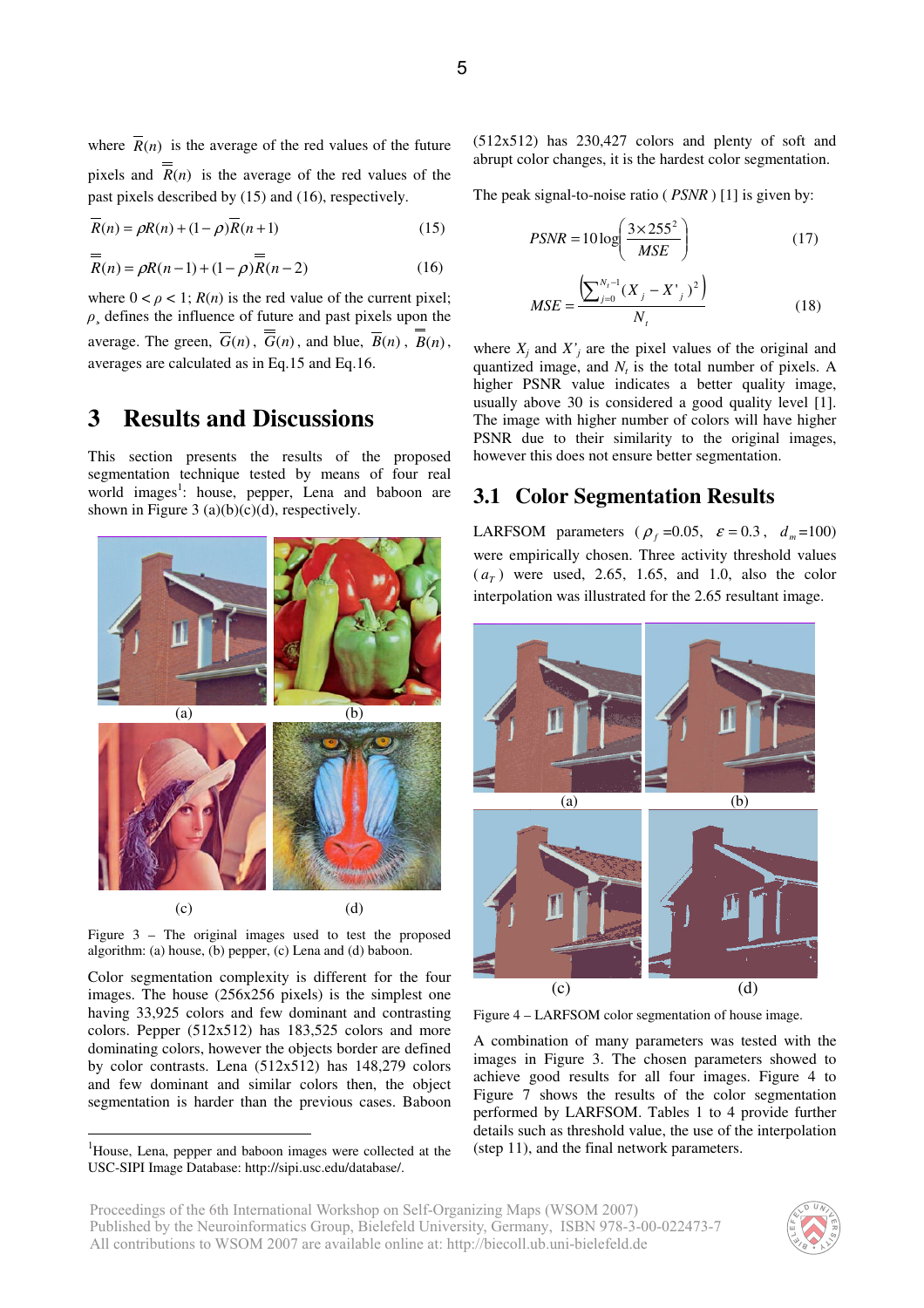Table 1 – Parameters for color segmentation of house image.

| Image | $a_T$ | Interpolation | Iterations | <b>PSNR</b> | Nodes | Colors |
|-------|-------|---------------|------------|-------------|-------|--------|
| (a)   | 2.65  | no            | 977        | 29.49       | 12    |        |
| (b)   | 2.65  | ves           | 977        | 31.67       | 12    | 3109   |
| (c)   | 1.65  | no            | 157        | 25.29       |       |        |
| (d)   | 1.0   | no            | 32         | 19.45       |       |        |



Figure 5 - LARFSOM color segmentation of pepper image.

Table 2 – Parameters for color segmentation of pepper image.

| Image | $a_T$ | Interpolation | Iterations | <b>PSNR</b> | Nodes | Colors |
|-------|-------|---------------|------------|-------------|-------|--------|
| (a)   | 2.65  | no            | 9018       | 28.12       | 26    | 26     |
| (b)   | 2.65  | ves           | 9018       | 30.60       | 26    | 12140  |
| (c)   | 1.65  | no            | 236        | 21.26       |       |        |
| (d)   | 1.0   | no            | 222        | 20.10       |       |        |

LARFSOM did not need many iterations to capture the image color distribution. Images having 262,144 pixels, for  $a_T = 2.65$ , needed less than 10,000 iterations to learn. Despite the fast convergence, LARFSOM can determine the most significant colors (Figure 4 to Figure 7).

The self-adaptive number of nodes also appears as an interesting feature. Two nodes (Table 1) were enough to distinguish the house from the background. Pepper was easily segmented due to its very abrupt color contrast with four or five nodes. Also, four nodes segmented most of the objects of Lena image whereas the poorest segmentation of baboon was reached with four nodes. The PSNR values were also satisfactory due to the intense color reduction during the color segmentation.



Figure 6 - LARFSOM color segmentation of Lena image.

| Table 3 - Parameters for color segmentation of Lena image. |  |
|------------------------------------------------------------|--|
|                                                            |  |

| Image                    | $a_T$ | Interpolation | Iterations | <b>PSNR</b> | Nodes | Colors |
|--------------------------|-------|---------------|------------|-------------|-------|--------|
|                          | 2.65  | no            | 434        | 26.94       |       |        |
| (a)<br>(b)<br>(c)<br>(d) | 2.65  | yes           | 434        | 28.86       | -9    | 5266   |
|                          | 1.65  | no            | 117        | 23.57       |       |        |
|                          | 1.0   | no            | 73         | 21.64       |       |        |



Figure 7 - LARFSOM color segmentation of baboon image.

Table 4 - Parameters for color segmentation of baboon image.

| Image          | $a_T$ | Interpolation | Iterations | <b>PSNR</b> | Nodes | Colors |
|----------------|-------|---------------|------------|-------------|-------|--------|
| (a)            | 2.65  | no            | 2453       | 25.98       | 26    | 26     |
|                | 2.65  | yes           | 2453       | 28.64       | 26    | 23404  |
| $(b)$<br>$(c)$ | 1.65  | ves           | 364        | 21.47       |       |        |
| (d)            | 1.0   | no            | 224        | 19.39       |       |        |

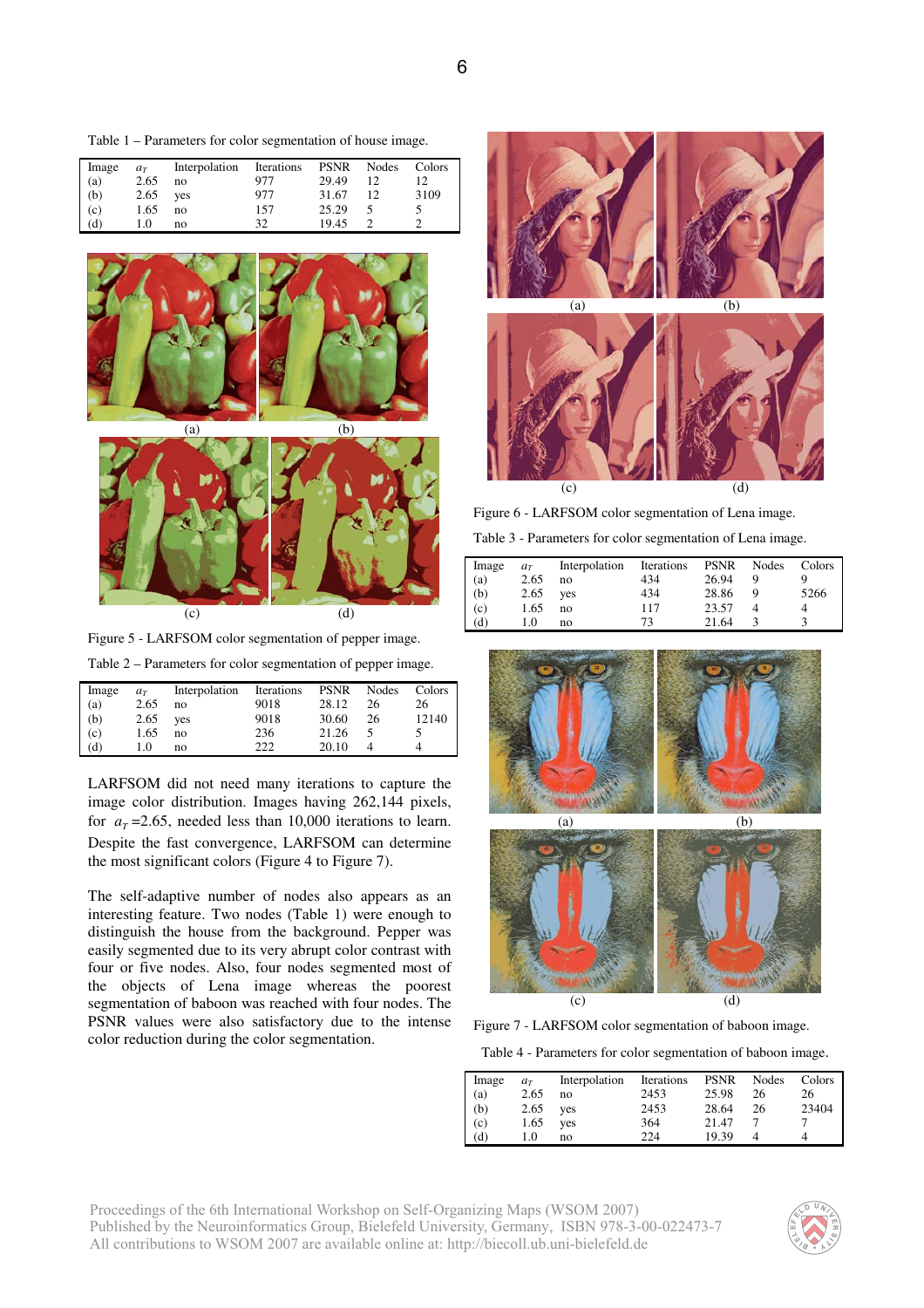The interpolation of the palette colors generated many final colors making it harder the color segmentation. Even though, the interpolation capability may be very useful for precise image reconstruction.

#### **3.2 Border Segmentation Results**

The edge detection must neglect all color information and preserve the relevant structural information, i.e., only significant color changes should remain in the image. The edge detector was applied to the original images (Figure 3), after the color segmentation stage, to produce the results shown in Figure 8. The chosen parameters for color segmentation were the same as before, without color interpolation and  $a_T = 1.65$ . The empirical border segmentation parameters were  $\rho = 0.80$ , and  $\alpha = 0.66$ . Once more, different parametric combinations were tested to find a good parameter combination.

White pixels are borders whereas black pixels are not. In house and pepper images the border segmentation was very accurate. In Lena due to its soft color changes, edge detection is harder, but even so the most relevant edges were determined. Border segmentation of baboon is easy because it is formed of very contrasting colors.

The RBF units can determine if a particular pixel is an edge. Filters like Sobel give different intensities of gray values to each pixel. Therefore a further processing is necessary to threshold the Sobel filtered image and chose the gray intensities to be defined as borders.



Figure 8 – Results of applying two-stage LARFSOM-RBF border segmentation to images of Figure 3.

The parameters  $\rho$  and  $\alpha$  allow fine-tuning for the edge detection criterion. The greater  $\alpha$  the more selective the

algorithm is; i.e., the growth of  $\alpha$  causes sensitivity only to high contrasts. The parameter  $\rho$  controls the border width criterion; high values of  $\rho$  causes detection of thick edges. For instance, for  $\alpha$  = 0.50 the number edges detected in (Figure 9 (a)) are higher than those in Figure 8(c). For  $\rho = 0.90$ , only wider edges were preserved in pepper image Figure 9 (b) as opposed to Figure 8(b).



Figure 9 - Segmentation of (a) Lena image with  $p=0.80$  and  $\alpha$ =0.50 and (b) of pepper image with  $\rho$ =0.90 and  $\alpha$ =0.66.

#### **3.3 Further Comparisons**

The most significant feature of LARFSOM is its fast convergence with suitable PSNR values. Comparing LARFSOM with SOM and SmART, one may notice these features. Table 5 shows<sup>2</sup> that LARFSOM needed 614 iterations and 0.01 seconds to be trained for Lena image leading to 12 nodes. SOM needed 21.232 iterations to converge with 12 nodes for the same image and its PSNR was significant lower. SOM parameters were initial learning rate of 0.02 and initial neighbourhood influence of 0.5 and the same convergence criteria as LARFSOM was used.

Table 5 – Compares SOM and LARFSOM performance for Lena image.

| <b>Network</b> | <b>Nodes</b> | <b>Iterations</b> | <b>PSNR</b> | <b>CPU</b>        | Time |
|----------------|--------------|-------------------|-------------|-------------------|------|
| <b>SOM</b>     | 12           | 21.323            | 25.56       | (seconds)<br>0.32 |      |
| LARFSOM        |              | 614               | 27.85       | 0.01              |      |

SmArt achieved a MSE rate for Lena image of 562.29 (PSNR of 25.40) with 12 nodes and learning rate of 0.1 as shown in [15], while the LARFSOM PSNR was 27.85.

### **4 Conclusion and Future Work**

The usage of intelligent algorithms for image segmentation is a rich research field nowadays. Different systems were proposed in the literature, some of them presenting good results, however, often, they do not have fast, accurate and adaptive training steps. In this paper a



 $2$  The computer used for tests was a Pentium 4 with 2.66GHz and 512MB of RAM.